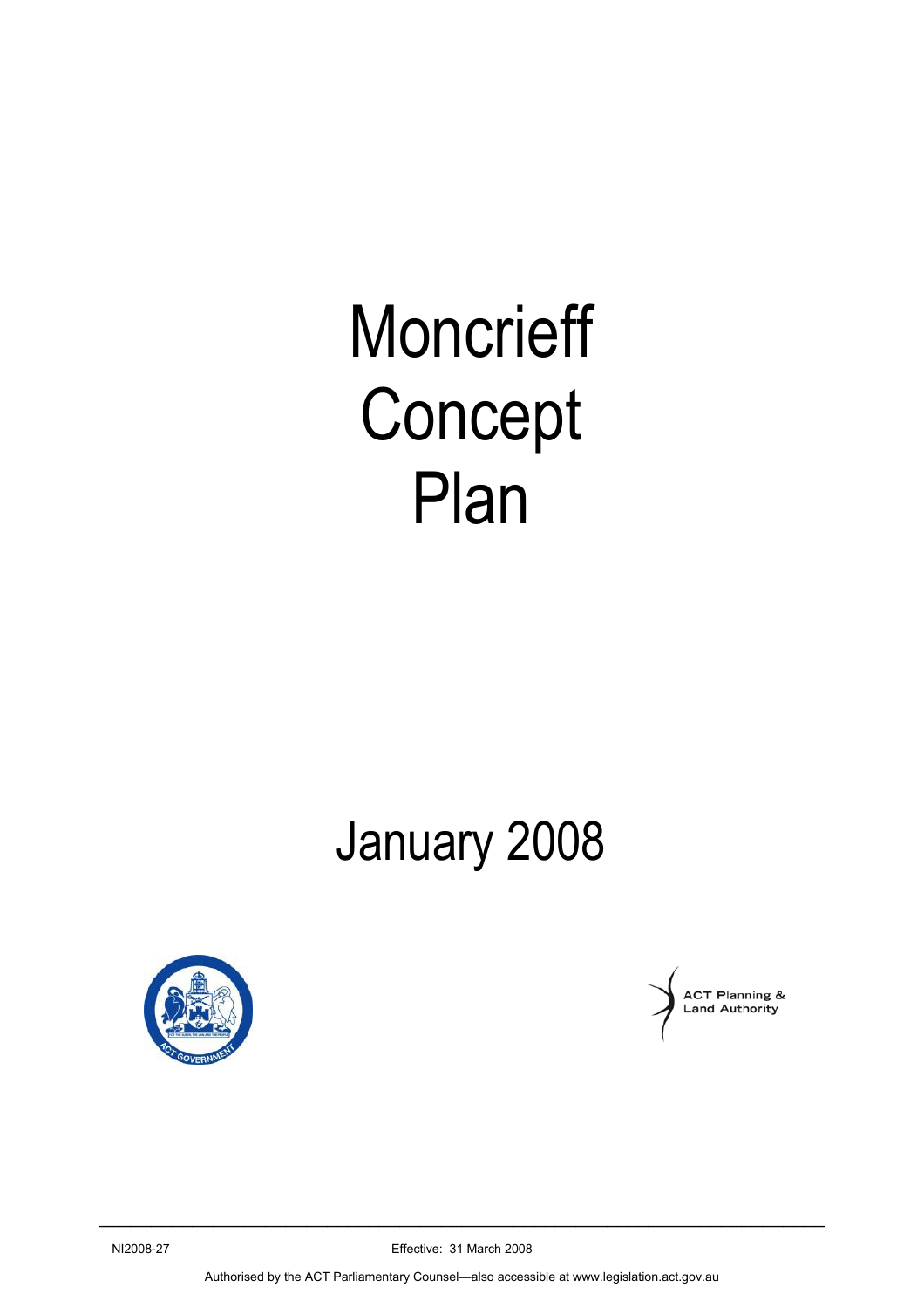# **Table of Contents**

| 5.1  |  |                                            |  |
|------|--|--------------------------------------------|--|
| 5.2  |  |                                            |  |
| 5.3  |  |                                            |  |
| 5.4  |  |                                            |  |
| 5.5  |  |                                            |  |
| 5.6  |  |                                            |  |
| 5.7  |  |                                            |  |
| 5.8  |  |                                            |  |
| 5.9  |  |                                            |  |
| 5.10 |  |                                            |  |
| 5.11 |  |                                            |  |
| 5.12 |  |                                            |  |
| 5.13 |  |                                            |  |
| 5.14 |  |                                            |  |
| 5.15 |  |                                            |  |
|      |  |                                            |  |
|      |  |                                            |  |
|      |  | <b>INTRODUCTION</b><br><b>CONCEPT PLAN</b> |  |

# **Table of Figure**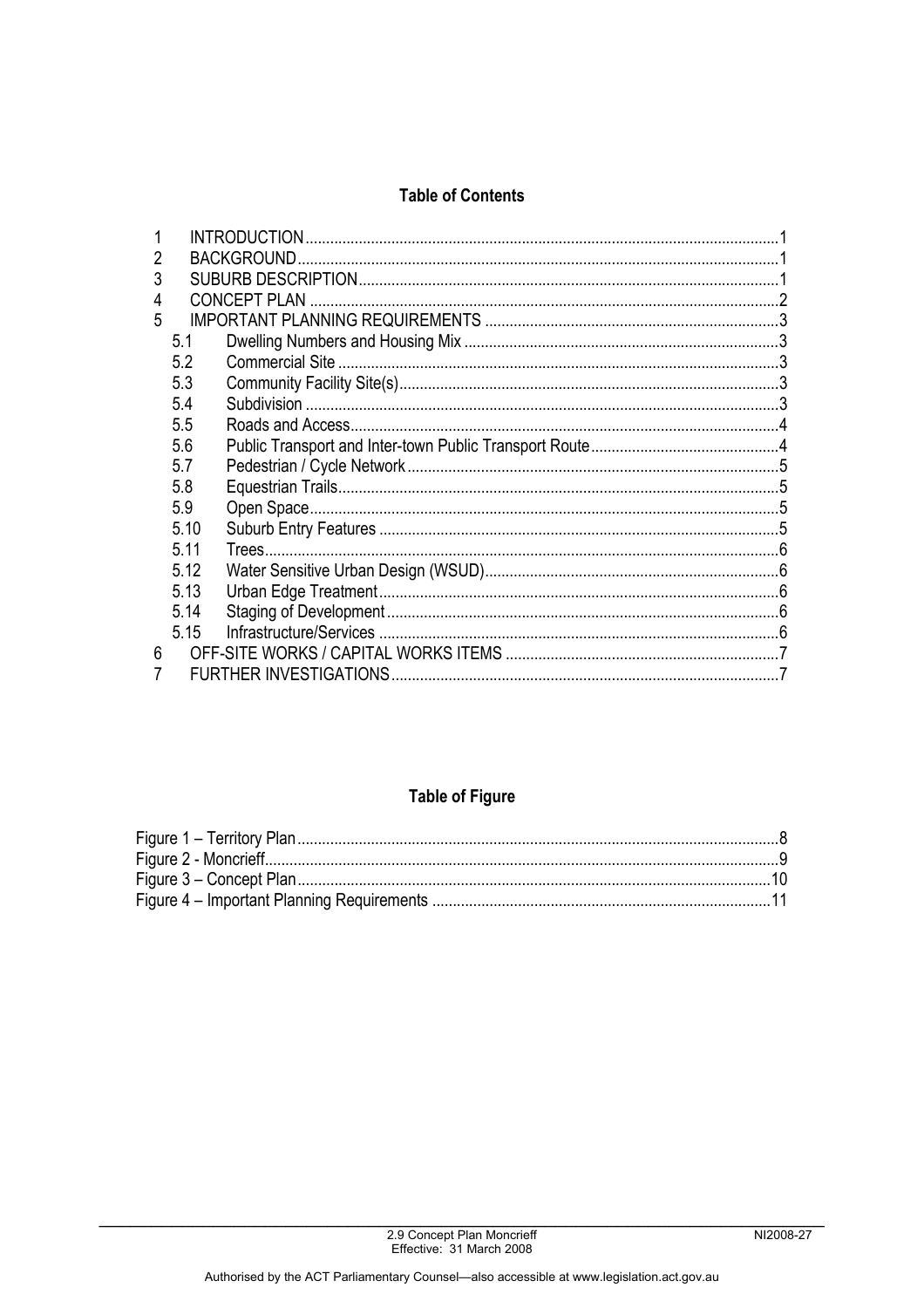# **1 INTRODUCTION**

The Moncrieff Concept Plan outlines the applicable requirements that will inform future detail planning for the new suburb, ahead of land release. The Concept Plan also identifies the important planning requirements for the suburb and issues that require further assessment in the future.

The Moncrieff Concept Plan has been adopted as a Planning Guideline under the Territory Plan. As such, the Concept Plan guides future detailed (subdivision) planning and will be taken into consideration in the determination of the estate development plan (subdivision) development application.

# **2 BACKGROUND**

Concept planning is the next stage towards development after the 2003 Variation to Territory Plan No.130 (North Gungahlin). It provides a greater level of information for the suburb including land uses, infrastructure requirements, higher order road network, key features, dwelling yield and the suburb's boundaries.

The Territory Plan identifies that Moncrieff contains Residential, Commercial, Community Facility and Urban Open Space land use policy areas (**Figure 1**). The suburb is also identified as having a Defined Land Overlay.

According to Variation to the Territory Plan 130, it is proposed that Moncrieff will accommodate approximately 1800 dwellings, a group centre and a large community facility site. This community facility site is identified as a government secondary college reserve site.

The 2004 Canberra Spatial Plan also confirmed the completion of development in Gungahlin including Moncrieff.

#### **3 SUBURB DESCRIPTION**

The suburb is essentially made up of three hills and is located north of the existing suburbs of Ngunnawal and Amaroo (**Figure 2**). The future Horse Park Drive extension defines the suburb's northern boundary.

The suburb is relatively small in comparison to other Gungahlin suburbs with an area of approximately 200ha, of which approximately 130ha is developable.

The suburb contains areas of Yellow Box-Red Gum Woodlands, Lowland Woodland and Secondary Grasslands. The suburb is currently under rural lease and agistment.

1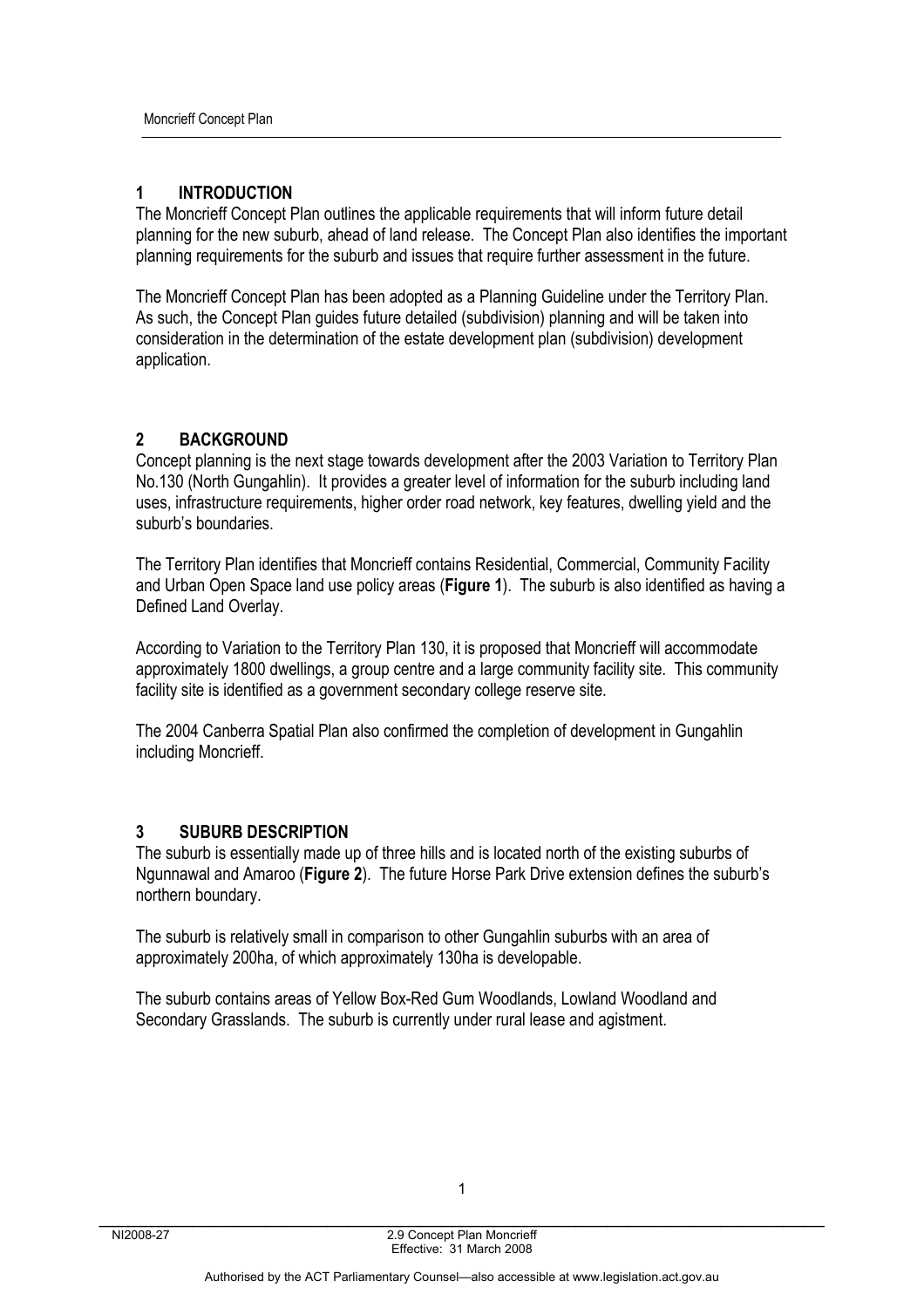# **4 CONCEPT PLAN**

The Moncrieff Concept Plan is shown in **Figure 3** and is supported by the Important Planning Requirements **Figure 4**.

A number of planning principles together with the relevant principles from Variation to the Territory Plan No. 130 have informed the Concept Plan. These planning principles include:

- The development of the suburb shall be sustainable in terms of economic, social, cultural and economic.
- The local neighbourhood is to be based on a walkable radius of 400m and focused on an activity node such as shops or community use.
- There shall be an integrated local cycling and pedestrian network that also provides links to trunk routes.
- The road hierarchy should be legible and provide good and safe access for all users and encourage high levels of public transport usage.
- Subdivision design should encourage housing diversity and optimism solar orientation. Higher density residential development is to be located around activity nodes and along transport routes.
- Aboriginal and historic heritage places are to be recognised and significant sites conserved in public open space, where appropriate.
- A group centre together with higher density housing is to be located at the intersection of Horse Park and Mirrabei Drives. The precinct's design shall be based on the principles of an 'urban village', closely aligned towards public transport use. Each of the intersecting roads shall be designed as urban boulevards, with at-grade pedestrian crossings.
- Significant hilltops and ridges are to be retained in urban open space.
- Incorporate Water Sensitive Urban Design elements such as retention ponds, swales and rainwater gardens for sustainable stormwater management and achieve targets identified in the Waterways – Water Sensitive urban Design General Code.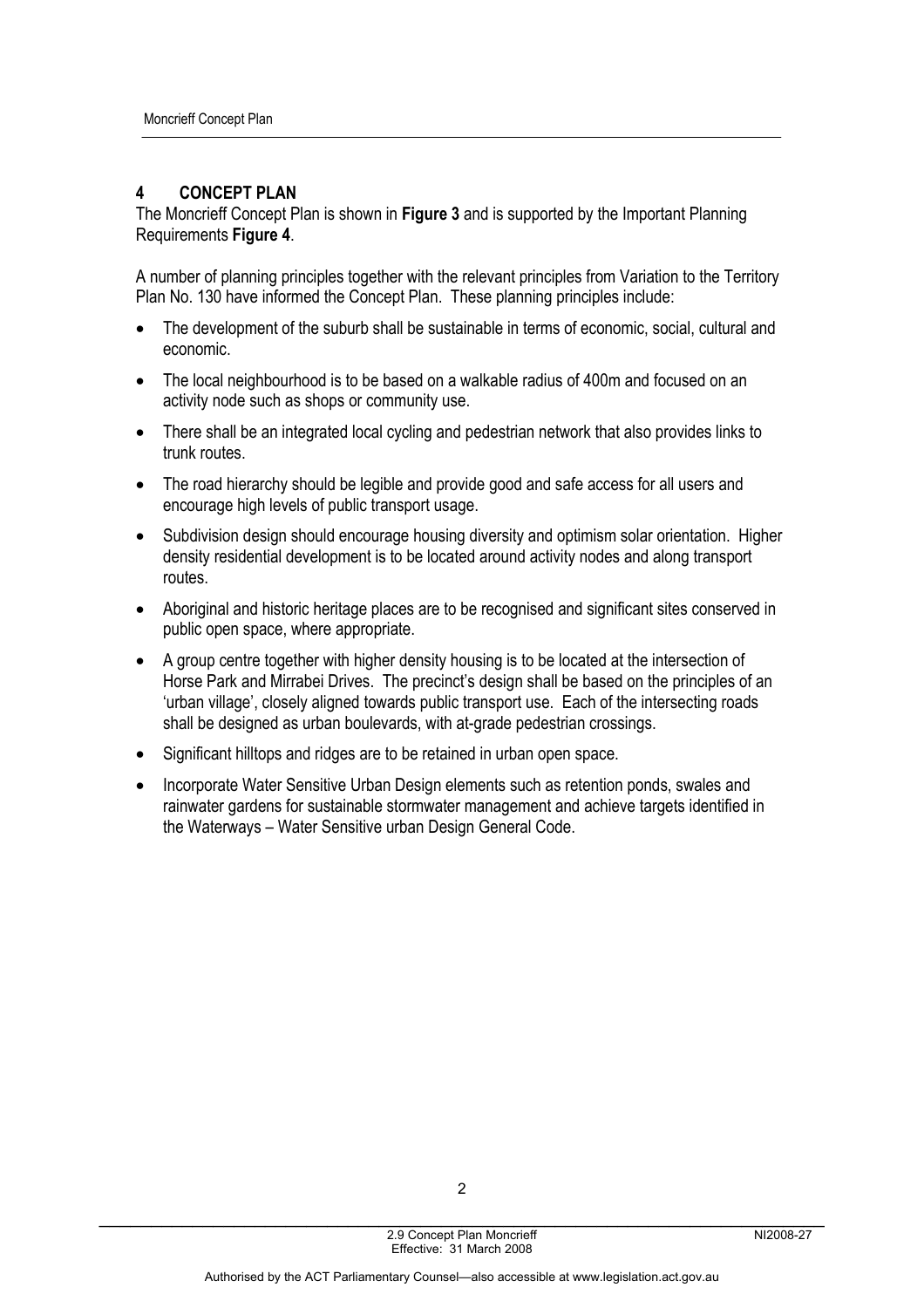# **5 IMPORTANT PLANNING REQUIREMENTS**

The Important Planning Requirements for Moncrieff are graphically represented in **Figure 4** and described below.

# **5.1 Dwelling Numbers and Housing Mix**

The proposed block yield for Moncrieff is approximately 1800 dwellings. The suburb is to contain a variety in housing types including:

- Standard residential;
- medium and higher density residential (consistent with the provisions of Residential B8 and B9 Area Specific Policies of the Territory Plan) adjacent to the commercial centre, main community facility site and along Horse Park Drive;
- Compact block housing in the locations identified in the *Compact Block Housing for New Estates: Interim Territory Plan Guideline* August 2007; and
- "affordable housing" in accordance with the *Affordable Housing Action Plan*.

# **5.2 Commercial Site**

A group centre shall be provided. However, due to the suburb's small catchment, the size and functions of the centre shall be similar to a larger local centre, such as Ainslie (3,965m² GFA) or O'Connor (3,559m² GFA).

Accordingly, the gross floor area of the group centre shall be approximately 4,000m<sup>2</sup> with the retail component including a supermarket being approximately 2500m2. The centre's site area shall be approximately 2ha.

# **5.3 Community Facility Site(s)**

Variation to the Territory Plan No. 130 requires that a site be reserved for a government secondary college. The Department of Education and Training has confirmed that a 5ha site shall be reserved in the suburb for future educational use. A decision on the education facility will be made in the future closer to land release. The site shall be in close proximity to the commercial centre and have a Community Facility Land Use Policy.

An additional 1ha community facility site shall be provided within this general location for community use. Further small-scale community facility sites, consistent with the Territory Plan, may also be provided in Urban Open Space.

# **5.4 Subdivision**

Subdivision design shall:

• provide for a high level of permeability and connectivity within the suburb and with adjoining areas;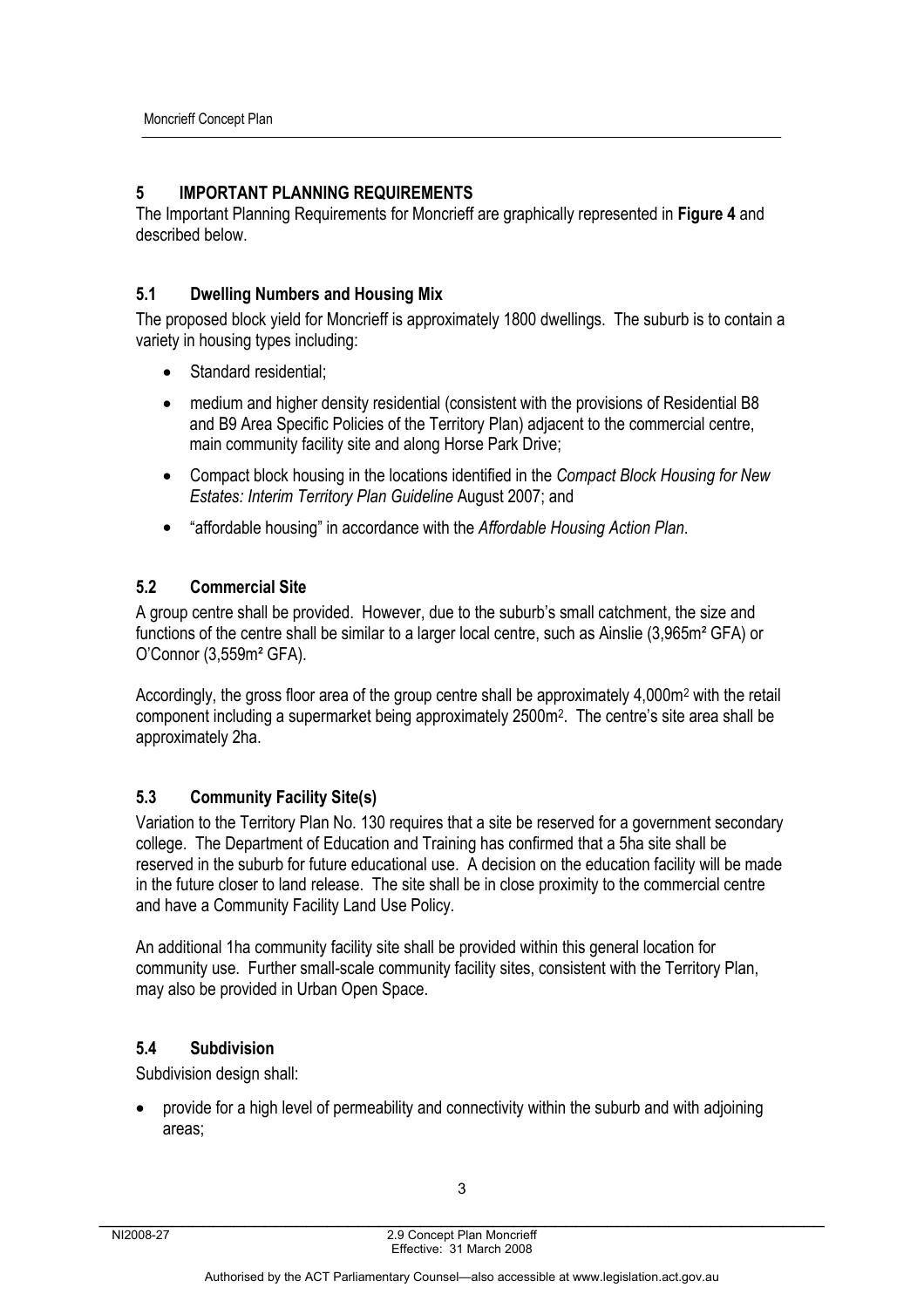- ensure optimum solar orientation of residential blocks;
- provide housing diversity with increased residential densities adjacent to the commercial/community precinct, along Horse Park Drive and around areas of open space;
- maintain visual links to prominent landscape features within the subdivision and beyond.
- ensure views to the broad landscape from arterial roads are maintained whilst providing appropriate buffer planting to adjacent residential areas.
- incorporate best practice ecological sustainable design; and
- no development is permitted on the eastern escarpment.

#### **5.5 Roads and Access**

Access to the suburb shall be from Horse Park Drive and Mirrabei Drive. The suburb's main access will be from the Horse Park Drive / Mirrabei Drive intersection at the commercial/community precinct. This intersection shall be a signalised intersection, which will in the future be extended to access Taylor. The signalised intersection will also assist with safer pedestrian movement between Moncrieff and Taylor.

Horse Park and Mirrabei Drives shall be designed as boulevards/arterial roads. Roads within the suburb that connect with Horse Park and Mirrabei Drives are to designed as collector roads.

The collector road connection to Horse Park Drive in northeast Moncrieff shall be aligned between the open space ridge and the future water quality control pond in Taylor, to provide a terminating view.

Edge roads are to be utilised as a buffers between areas of residential development and open space. Edge roads or service roads are to be predominately utilised along Horse Park Drive.

Roads are to be appropriately planted with street trees that strengthen and enhances legibility of the street hierarchy for all users.

#### **5.6 Public Transport and Inter-town Public Transport Route**

Local bus routes are to be provided through the suburb and along Horse Park Drive to encourage public transport usage. Actual bus routes and the location of bus stops will be determined by ACTION at the appropriate time to ensure at least 90% of dwellings will be within 400 metres of a bus stop.

Provision shall be made to accommodate the Inter-town Public Transport (IPT) route along Mirrabei Drive (from the town centre) to Horse Park Drive. A terminus is to be located at the commercial/community precinct.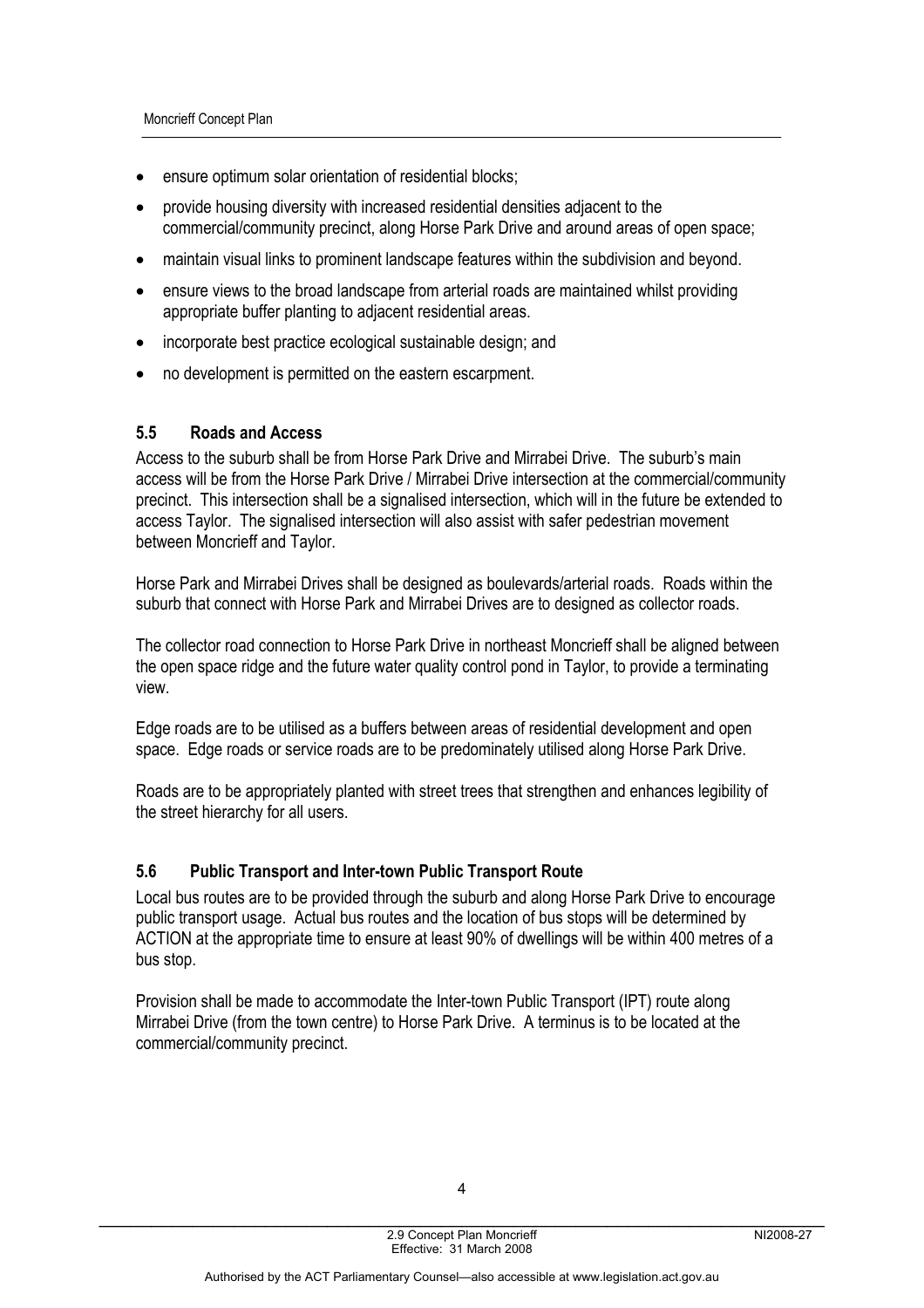Moncrieff Concept Plan

# **5.7 Pedestrian / Cycle Network**

Pedestrian paths are to be provided along all local streets and on both sides of the main roads within the suburb. Paths are also to connect to and link areas of open space, and connect to the wider network and adjacent areas. The path network shall be convenient and safe movement within and through the suburb.

In accordance with the Draft Gungahlin Cycleway Master Plan, on-road cycling lanes are proposed along Horse Park Drive. In addition, a series of on-road and off-road local cycling facilities will be provided within the suburb. These local facilities will be integrated and connected to the truck network.

# **5.8 Equestrian Trails**

With development in North Gungahlin progressing, the National Trail (horse riding trail) will need to be incrementally moved to follow the urban edge. Any relocation as a result of the development of Moncrieff will occur prior to development commencing to ensure amenity for riders is continued and potential areas of conflict are minimised.

# **5.9 Open Space**

The landscape setting and values of the North Gungahlin are to be recognised and enhanced through the incorporation of native plants indigenous to the area, where possible. Boundary hills and significant internal ridges are to be protected from development and planted with native vegetation.

No development is to be permitted on eastern escarpment.

Bushland revegetation shall be undertaken on the steeply sloped ridge on the eastern edge of Moncrieff overlooking the Amaroo District Playing Fields.

Open space spines are to be based on existing drainage paths. The east-west ridge that connects to a generally north-south avenue to Horse Park Drive is to be retained and protected.

Significant hilltops and ridges are to be retained in Urban Open Space.Remnant stands of woodland are to be retained within pocket parks and open space, where appropriate.

Local parks and playgrounds are to be provided through the suburb. Parks and playgrounds should incorporate strong and distinctive planting to enhance legibility although care should be taken with the selection of trees adjacent to playgrounds.

# **5.10 Suburb Entry Features**

The main entries to the suburb from Horse Park Drive and Mirrabei Drive shall have strong and distinctive entry features including place-making elements such as signage and formal planting to enhance the sense of arrival.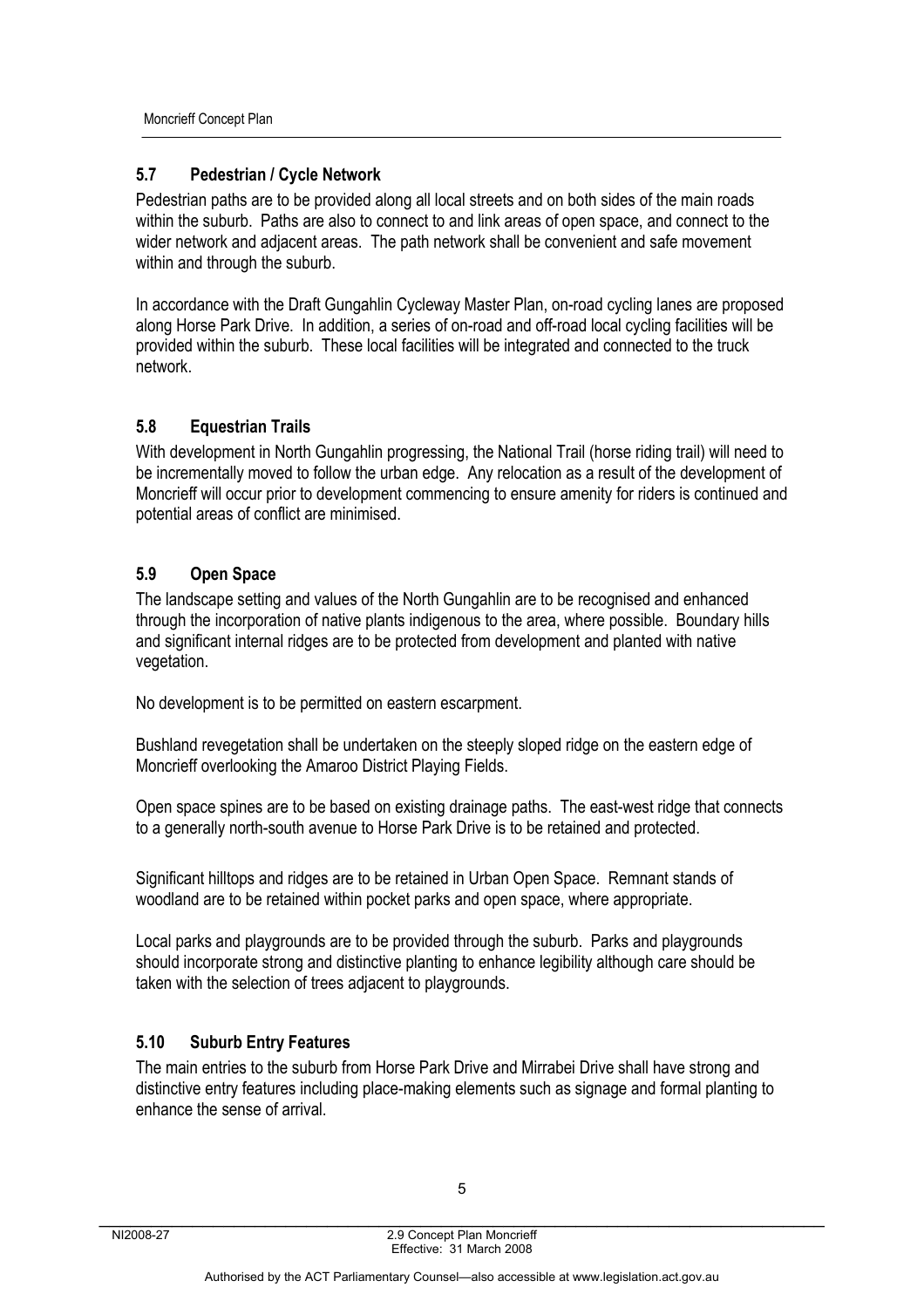# **5.11 Trees**

All exceptional value trees are to be retained in open space. A significant proportion of high value trees are also to be retained in open space, road reserves and within large blocks. Other trees are to be retained wherever possible.

However, the issue of tree retention and removal consistent with the requirements of the *Tree Protection Act 2005* will be considered further at the Estate Development Plan stage.

# **5.12 Water Sensitive Urban Design (WSUD)**

In order to meet ACT Government sustainable development guidelines including *Water Ways: Water Sensitive Urban Design General Code*, the following WSUD treatments are to be included in the suburb:

- Water quality control pond and wetland at the downstream end of the south west catchment:
- Bio swales and bio retention basins in the northern catchments;
- Swale drains at edge roads where gradients are suitable;
- Direct runoff from edge road surfaces to open space areas;
- Possible infiltration zones at street trees;
- Rainwater tanks on blocks: and
- Any other requirement as specified in *Water Ways: Water Sensitive Urban Design General Code.*

# **5.13 Urban Edge Treatment**

The suburb adjoins two open space corridors that separate the suburb from Ngunnawal and Amaroo. The suburb's northern boundary is formed by Horse Park Drive. The areas of open space are to be appropriately planned and managed to provide local amenity and passive recreation.

# **5.14 Staging of Development**

The southern part of Moncrieff can be released as the first stage of development, as the area can be accessed off Mirrabei Drive. Release areas in the north of the suburb will require the construction of Horse Park Drive or at least the final design of the road.

# **5.15 Infrastructure/Services**

The majority of trunk infrastructure (stormwater, sewerage and water) are in the general area but will need to be extended to service the suburb.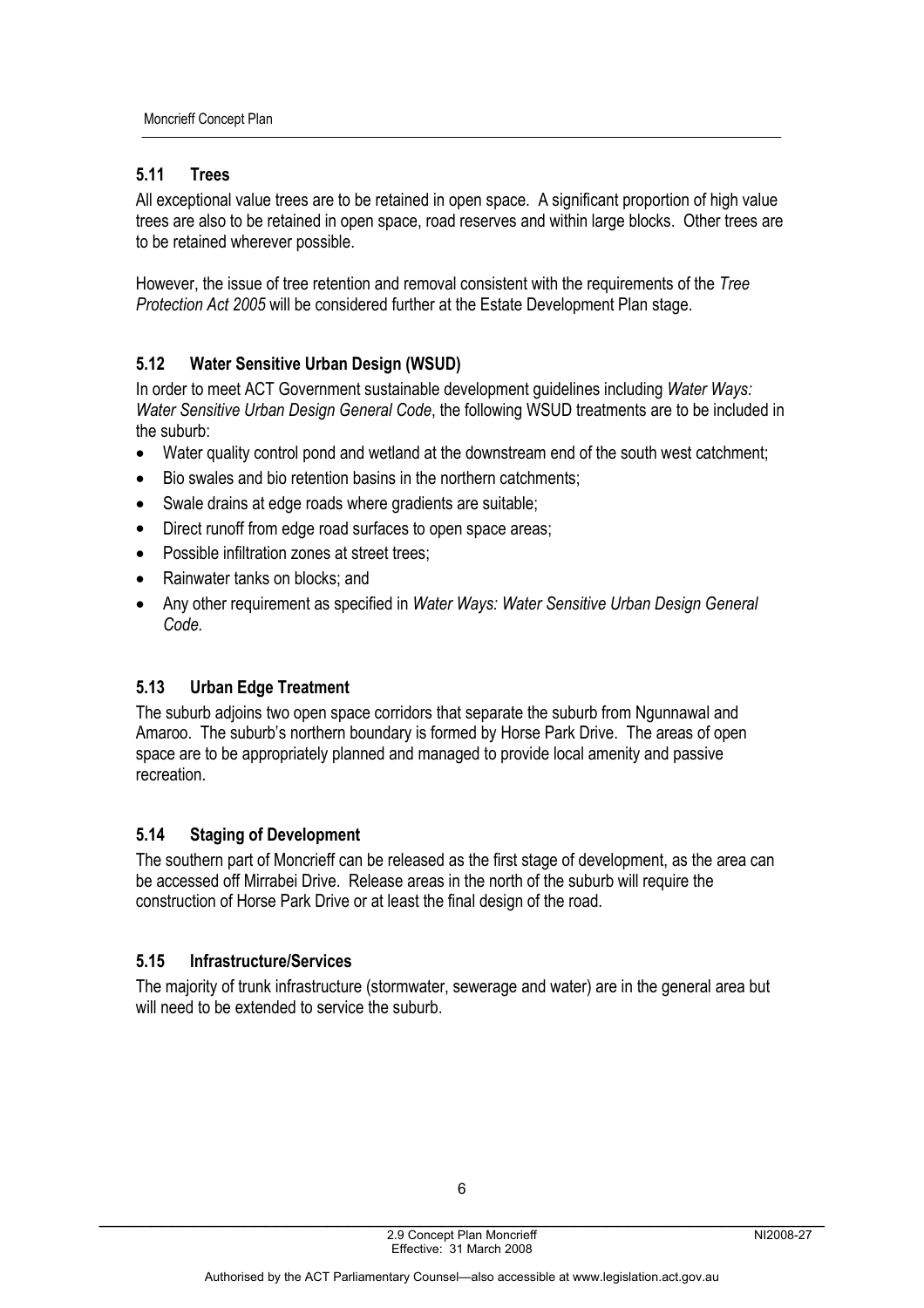#### **6 OFF-SITE WORKS / CAPITAL WORKS ITEMS**

A number of items are required to service Moncrieff. These includes:

- extension of Horse Park Drive (approximately 3.6km) and a number of intersections;
- extension of the Mirrabei Drive together with provision for a future inter-town public transport route and terminus at the commercial/community precinct;
- stormwater management and a water quality control pond on the northern side of Horse Park Drive;
- extension of services to Moncrieff; and
- bushland regeneration on the ridge overlooking the Amaroo District playing fields.

#### **7 FURTHER INVESTIGATIONS**

Prior to the development of the suburb, further detail investigations are required to be undertaken that are beyond the scope of this Concept Plan. These include:

- a tree survey and assessment;
- a contamination assessment report;
- an environmental assessment;
- a heritage assessment;
- a bushfire risk assessment;
- an engineering/infrastructure/services assessment:
- a traffic and noise assessment;
- a geotechnical assessment;
- water sensitive urban design measures adopted within the site should be investigated in detail to determine that the measures proposed do not adversely affect any other infrastructure or private property, prior to finalisation of the road and block layout for incorporating into the development documentation; and
- an assessment to determine whether aged person facilities are required to be provided in the suburb, if a site is required then it will be reserved for such a future use.

7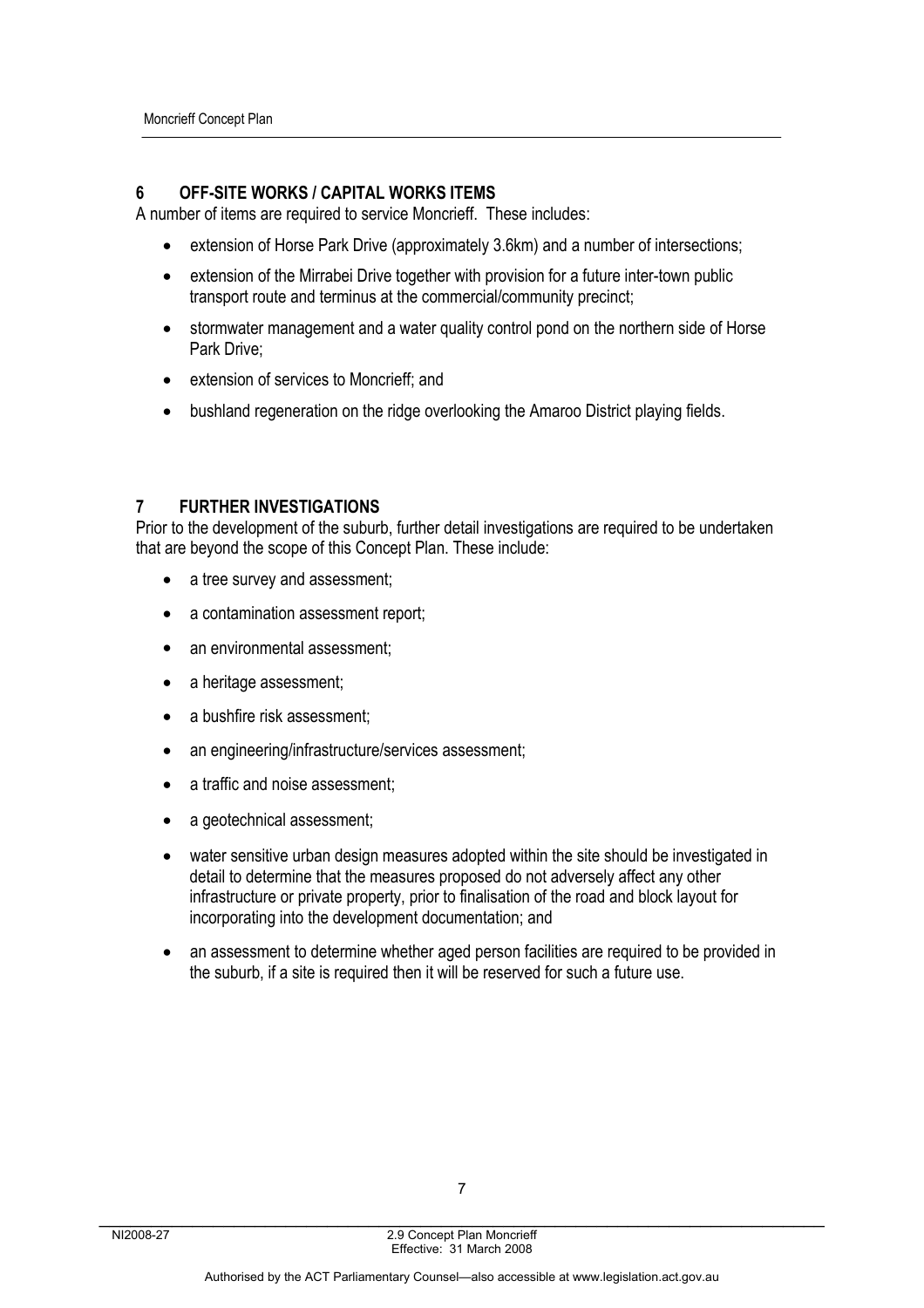

**Figure 1 – Territory Plan**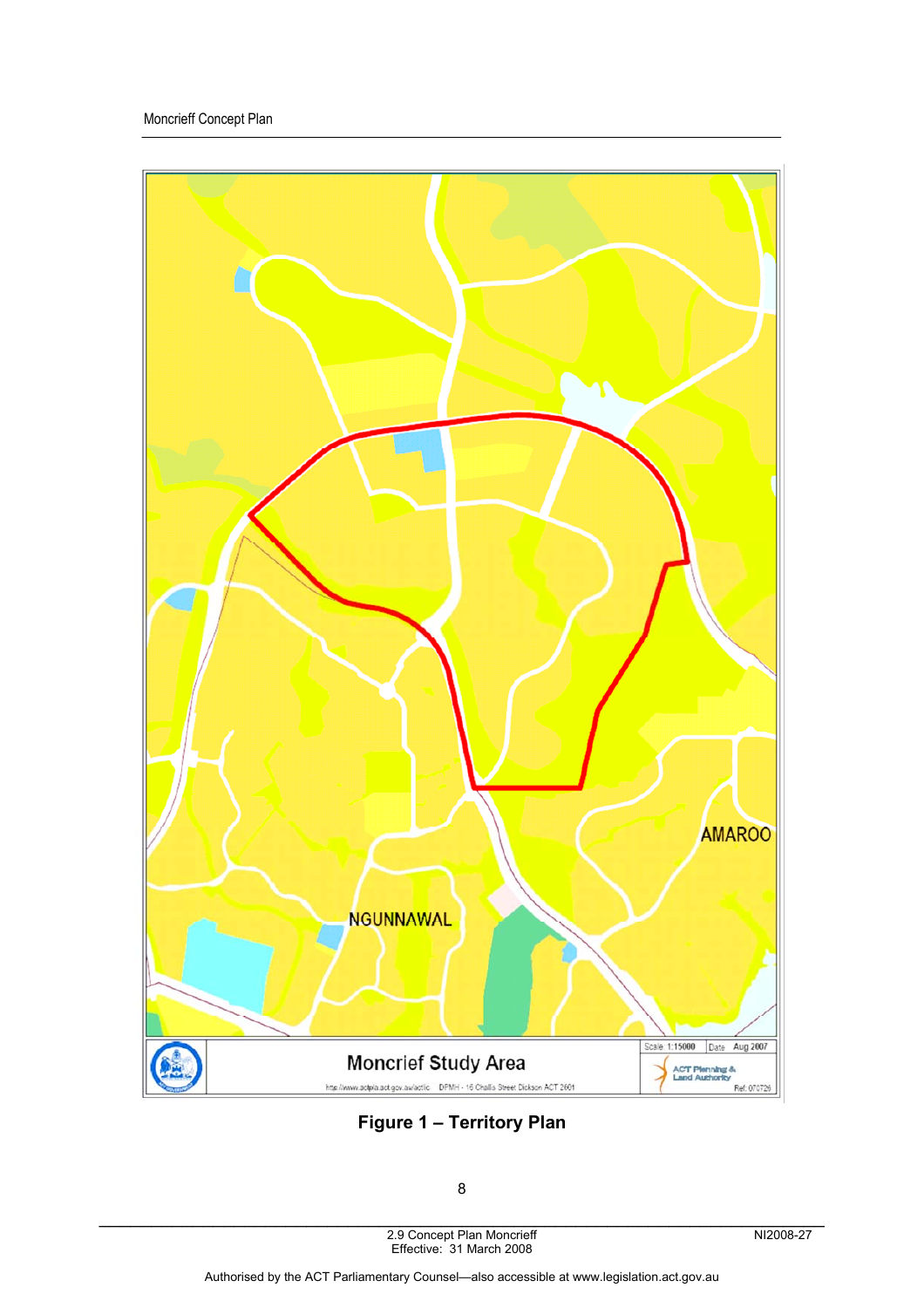

**Figure 2 - Moncrieff**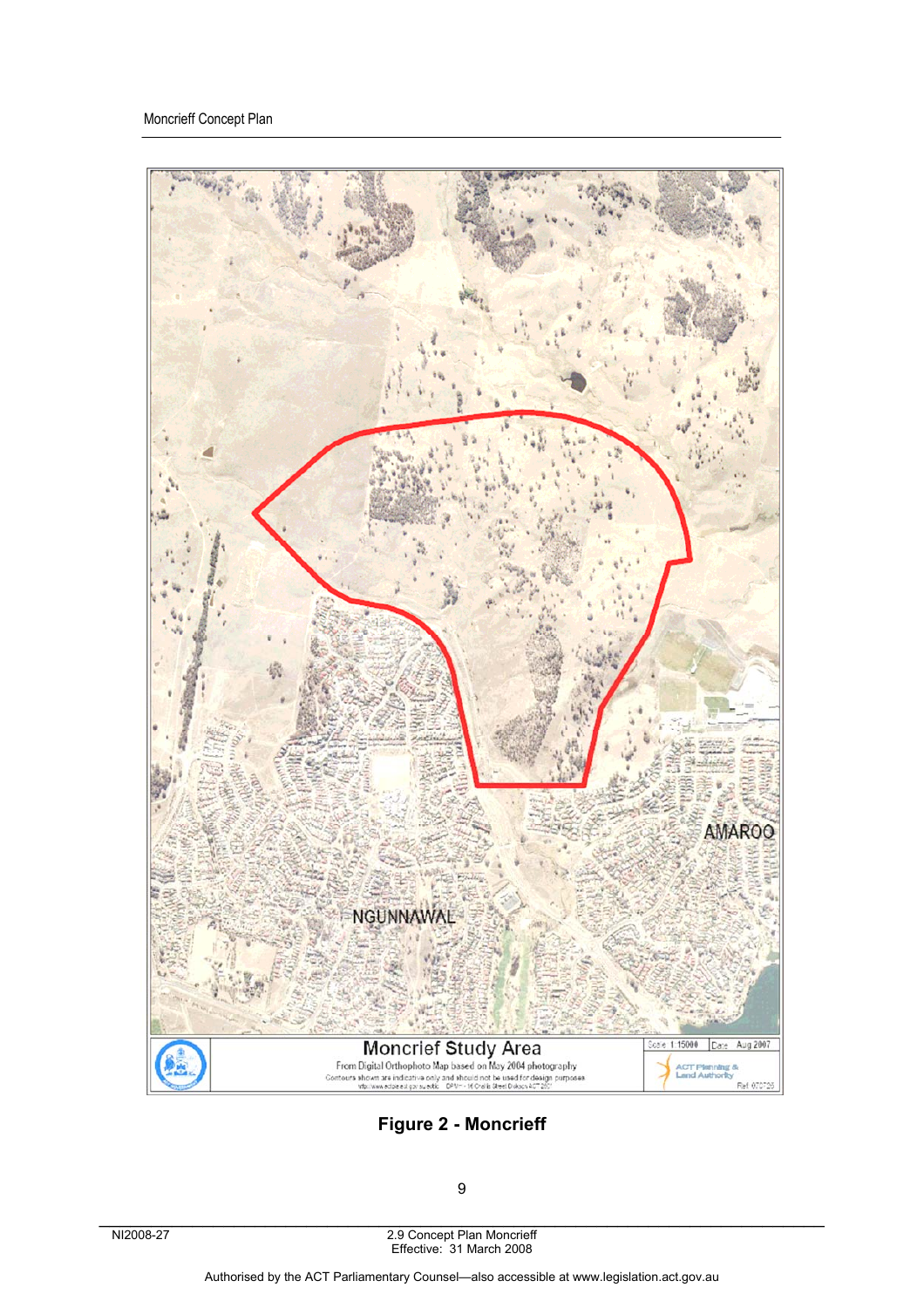

**Figure 3 – Concept Plan**